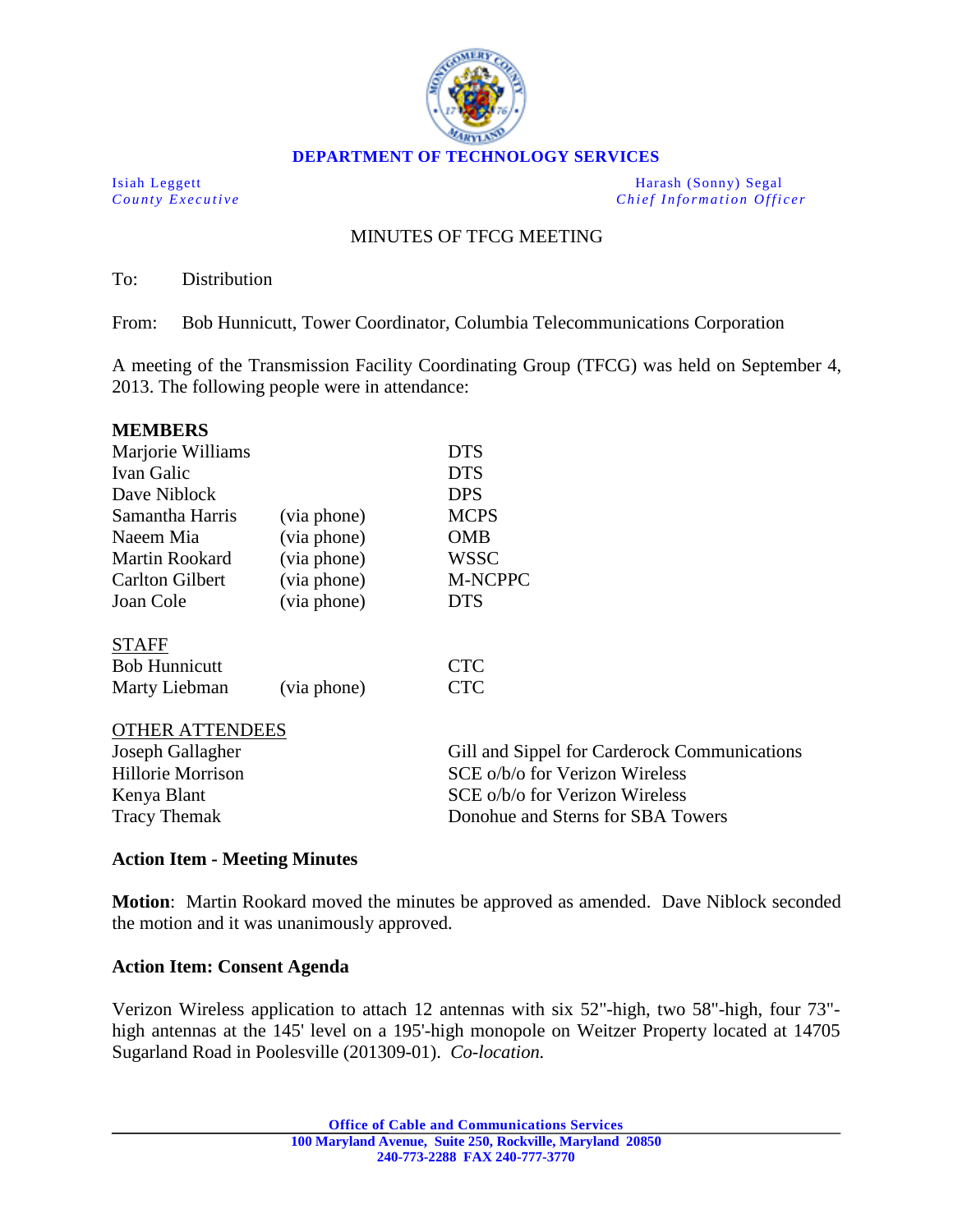Minutes of TFCG Meeting Held September 4, 2013 Page 2 of 3

Sprint application to replace 3 antennas with three 72"-high antennas at the 60' level in a church steeple on Luther Rice Memorial Baptist Church property located at 801 W. University Boulevard in Silver Spring (201309-03). *Minor Modification*

Verizon Wireless application to attach one 13"-high antenna at the 33' level on a 33'-high office building on Peterson Company (Romanos Grill) property at 933 Ellsworth Drive in Silver Spring (201310-02). *Co-location.* 

**Motion**: Dave Niblock moved the Consent Agenda items be approved. Martin Rookard seconded the motion and it was unanimously approved.

## **Regular Agenda**

**Action Item:** T-Mobile application to construct a 100'-high monopole and attach three 59"-high antennas at the 97' level on Verizon Maryland, Inc. property located at 7887 Bradley Boulevard in Bethesda (201303-01). *New.*

*Conditioned on approval from the Board of Appeals for a special exception and a reduction in the setback requirements.* 

Mr. Hunnicutt summarized the application and explained that this is the fourth time this site has been in front of the tower committee. The committee approved this site in 2009 with conditions on modifying the design of the proposed monopole. There have been a few iterations over the years for design changes, all of which have been withdrawn. The current application presented to the committee today matches the design that was recommended by the committee in 2009. T-Mobile is replacing an existing slender tower that has been there for many years. The design will have slightly more impact than the existing tower, but there have not been any complaints from the community regarding the proposed new tower. The site will accommodate antennas and space on the ground for at least two additional carriers. The site requires a special exception and the applicant is seeking a variance for a reduction in set-back requirements, therefore, the tower coordinator conditions the application on approval from the Board of Appeals for a special exception and a reduction in setback requirements.

**Motion**: Martin Rookard moved the application be recommended as conditioned by the Tower Coordinator. Joan Cole seconded the motion and it was unanimously approved with Carlton Gilbert abstaining.

**Action Item:** Verizon Wireless application to attach 20 antennas with twelve 96"-high and eight 48"-high, at the 165' level on a 142'-high office building on Highland House property located at 5480 Wisconsin Avenue in Chevy Chase (201309-02). *Co-location. Conditioned on the generator operating in compliance with the County's Noise Ordinance.*

Mr. Hunnicutt summarized the application and explained that, as has been the case with other applications to place outdoor power generators at a site, the recommendation for this application was also conditioned on the noise from the generator being in compliance with the limits set by the County's Noise Ordinance.